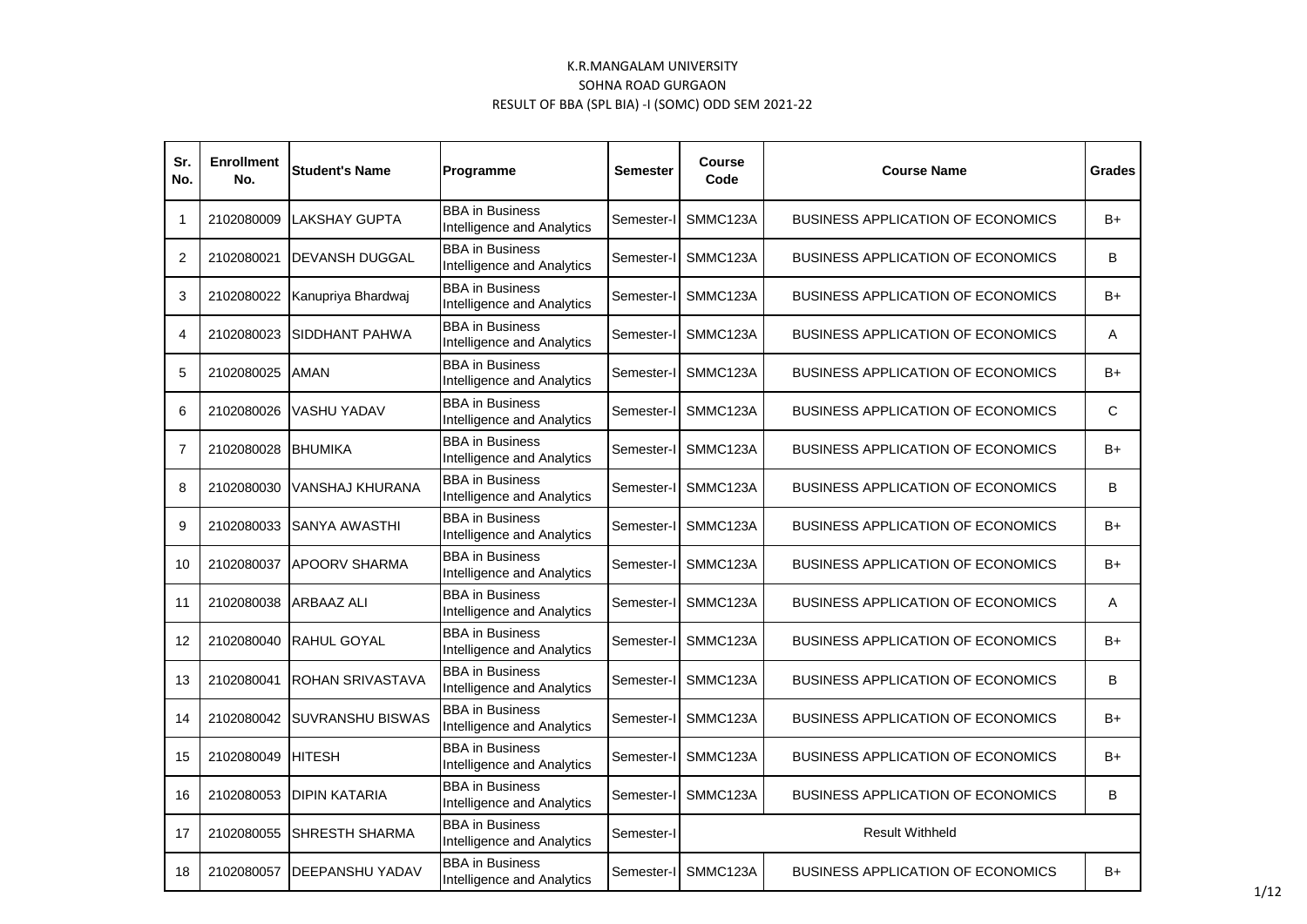| Sr.<br>No. | <b>Enrollment</b><br>No. | <b>Student's Name</b>                    | <b>Programme</b>                                     | <b>Semester</b> | Course<br>Code | <b>Course Name</b>                       | Grades       |
|------------|--------------------------|------------------------------------------|------------------------------------------------------|-----------------|----------------|------------------------------------------|--------------|
| 19         | 2102080062               | <b>APEKSHA PATIL</b>                     | <b>BBA</b> in Business<br>Intelligence and Analytics | Semester-I      | SMMC115A       | FINANCIAL REPORTING AND ANALYSIS         | F            |
| 20         | 2102080066               | <b>SHERIN JOY</b>                        | <b>BBA</b> in Business<br>Intelligence and Analytics | Semester-I      | SMMC123A       | <b>BUSINESS APPLICATION OF ECONOMICS</b> | B            |
| 21         | 2102080070               | <b>I</b> SANJEEV KUMAR                   | <b>BBA</b> in Business<br>Intelligence and Analytics | Semester-I      | SMMC123A       | <b>BUSINESS APPLICATION OF ECONOMICS</b> | F            |
| 22         | 2102080077               | <b>IPRASHANT PATAHAK</b>                 | <b>BBA</b> in Business<br>Intelligence and Analytics | Semester-I      | SMMC123A       | <b>BUSINESS APPLICATION OF ECONOMICS</b> | $B+$         |
| 23         | 2102080078               | <b>IKANISHK.</b>                         | <b>BBA</b> in Business<br>Intelligence and Analytics | Semester-       | SMMC123A       | <b>BUSINESS APPLICATION OF ECONOMICS</b> | B            |
| 24         | 2102080086               | <b>PENNA GOOTY</b><br><b>SHALIVAHANA</b> | <b>BBA</b> in Business<br>Intelligence and Analytics | Semester-       | SMMC123A       | <b>BUSINESS APPLICATION OF ECONOMICS</b> | A            |
| 25         | 2102080091               | <b>JATIN SHARMA</b>                      | <b>BBA</b> in Business<br>Intelligence and Analytics | Semester-       | SMMC123A       | <b>BUSINESS APPLICATION OF ECONOMICS</b> | F            |
| 26         | 2102080106               | <b>ADITYA BALGUHER</b>                   | <b>BBA</b> in Business<br>Intelligence and Analytics | Semester-I      |                | <b>Result Withheld</b>                   |              |
| 27         | 2102080113               | <b>ISANYAM MANN</b>                      | <b>BBA</b> in Business<br>Intelligence and Analytics | Semester-I      | SMMC123A       | <b>BUSINESS APPLICATION OF ECONOMICS</b> | <sub>B</sub> |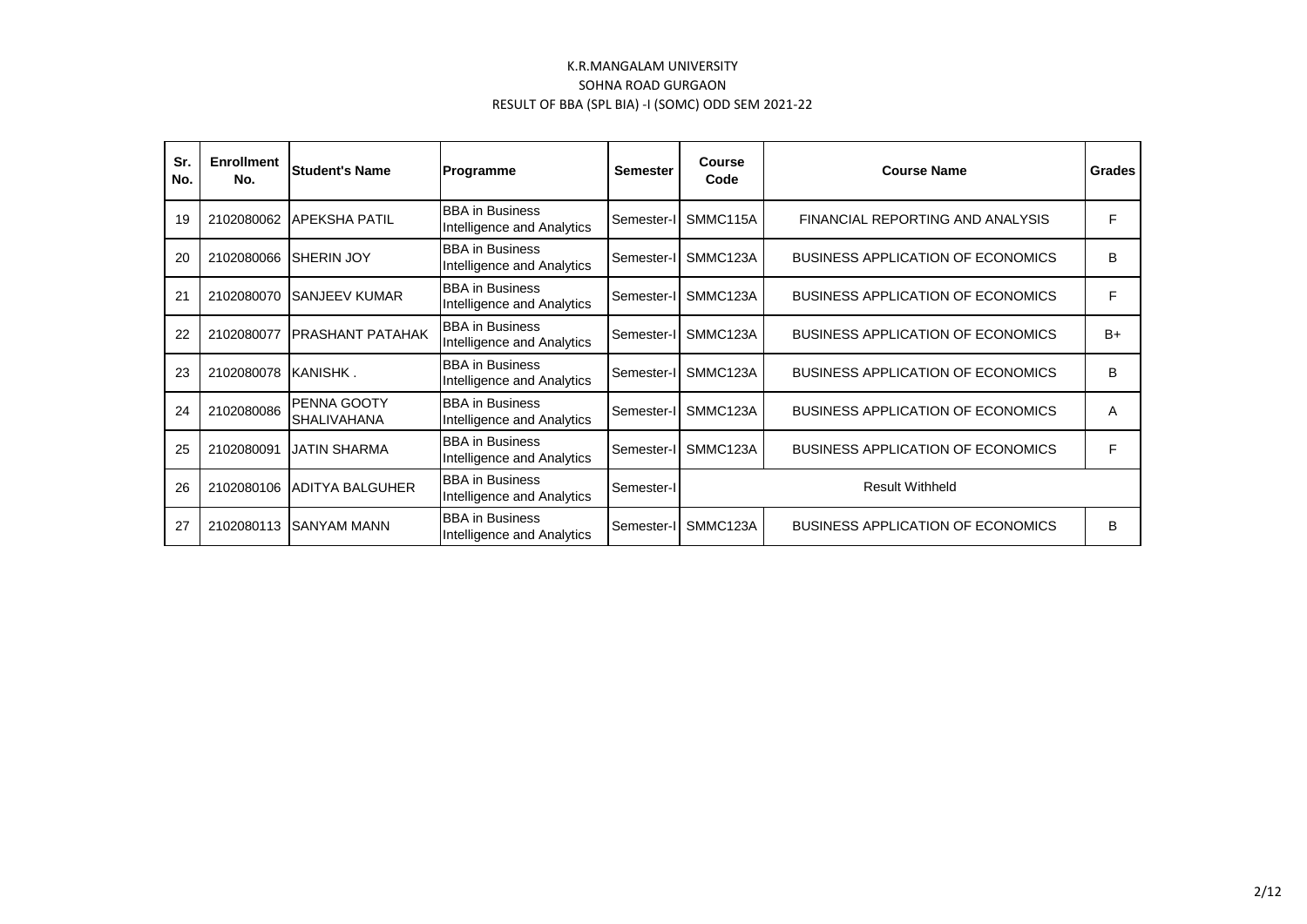| Sr.<br>No.     | <b>Enrollment</b><br>No. | <b>Student's Name</b>   | Programme                                            | Semester   | <b>Course</b><br><b>Course Name</b><br>Code |                                               | Grade<br>s | Course<br>Code | <b>Course Name</b>         | Grades |
|----------------|--------------------------|-------------------------|------------------------------------------------------|------------|---------------------------------------------|-----------------------------------------------|------------|----------------|----------------------------|--------|
|                | 2102080009               | LAKSHAY GUPTA           | <b>BBA</b> in Business<br>Intelligence and Analytics |            |                                             | Semester-II UCES125A   ENVIRONMENTAL STUDIES  | B+         | UCDM301A       | <b>DISASTER MANAGEMENT</b> | Α      |
| 2              | 2102080021               | <b>DEVANSH DUGGAL</b>   | <b>BBA in Business</b><br>Intelligence and Analytics |            |                                             | Semester-II UCES125A   ENVIRONMENTAL STUDIES  | B          | UCDM301A       | <b>DISASTER MANAGEMENT</b> | A      |
| 3              | 2102080022               | Kanupriya Bhardwaj      | <b>BBA in Business</b><br>Intelligence and Analytics |            |                                             | Semester-II UCES125A   ENVIRONMENTAL STUDIES  | B+         | UCDM301A       | DISASTER MANAGEMENT        | A      |
| 4              | 2102080023               | SIDDHANT PAHWA          | <b>BBA</b> in Business<br>Intelligence and Analytics | Semester-I |                                             | UCES125A ENVIRONMENTAL STUDIES                | $B+$       | UCDM301A       | DISASTER MANAGEMENT        | A      |
| 5              | 2102080025               | <b>AMAN</b>             | <b>BBA</b> in Business<br>Intelligence and Analytics |            |                                             |                                               | B+         | UCDM301A       | DISASTER MANAGEMENT        | A      |
| 6              | 2102080026               | VASHU YADAV             | <b>BBA in Business</b><br>Intelligence and Analytics |            |                                             | Semester-II UCES125A   ENVIRONMENTAL STUDIES  | P          | UCDM301A       | DISASTER MANAGEMENT        | A      |
| $\overline{7}$ | 2102080028               | <b>BHUMIKA</b>          | <b>BBA</b> in Business<br>Intelligence and Analytics |            |                                             | Semester-II UCES125A   ENVIRONMENTAL STUDIES  | $B+$       | UCDM301A       | <b>DISASTER MANAGEMENT</b> | $B+$   |
| 8              | 2102080030               | VANSHAJ KHURANA         | <b>BBA in Business</b><br>Intelligence and Analytics | Semester-I |                                             | UCES125A ENVIRONMENTAL STUDIES                | B+         | UCDM301A       | <b>DISASTER MANAGEMENT</b> | A      |
| 9              | 2102080033               | SANYA AWASTHI           | <b>BBA</b> in Business<br>Intelligence and Analytics | Semester-I |                                             | UCES125A ENVIRONMENTAL STUDIES                | B+         | UCDM301A       | DISASTER MANAGEMENT        | A      |
| 10             | 2102080037               | APOORV SHARMA           | <b>BBA</b> in Business<br>Intelligence and Analytics | Semester-  |                                             | UCES125A ENVIRONMENTAL STUDIES                | $B+$       | UCDM301A       | <b>DISASTER MANAGEMENT</b> | Α      |
| 11             | 2102080038               | ARBAAZ ALI              | <b>BBA in Business</b><br>Intelligence and Analytics | Semester-I |                                             | UCES125A ENVIRONMENTAL STUDIES                | B+         | UCDM301A       | <b>DISASTER MANAGEMENT</b> | A      |
| 12             | 2102080040               | RAHUL GOYAL             | BBA in Business<br>Intelligence and Analytics        |            |                                             | Semester-I   UCES125A   ENVIRONMENTAL STUDIES | A          | UCDM301A       | DISASTER MANAGEMENT        | A      |
| 13             | 2102080041               | <b>ROHAN SRIVASTAVA</b> | <b>BBA</b> in Business<br>Intelligence and Analytics |            |                                             | Semester-I   UCES125A   ENVIRONMENTAL STUDIES | C          | UCDM301A       | DISASTER MANAGEMENT        | Α      |
| 14             | 2102080042               | <b>SUVRANSHU BISWAS</b> | <b>BBA in Business</b><br>Intelligence and Analytics |            |                                             | Semester-II UCES125A   ENVIRONMENTAL STUDIES  | B+         | UCDM301A       | <b>DISASTER MANAGEMENT</b> | A      |
| 15             | 2102080049               | <b>HITESH</b>           | <b>BBA in Business</b><br>Intelligence and Analytics |            |                                             | Semester-I   UCES125A   ENVIRONMENTAL STUDIES | C          | UCDM301A       | DISASTER MANAGEMENT        | A      |
| 16             | 2102080053               | <b>DIPIN KATARIA</b>    | <b>BBA</b> in Business<br>Intelligence and Analytics | Semester-I |                                             | UCES125A ENVIRONMENTAL STUDIES                | P          | UCDM301A       | DISASTER MANAGEMENT        | Α      |
| 17             | 2102080055               | <b>SHRESTH SHARMA</b>   | <b>BBA</b> in Business<br>Intelligence and Analytics | Semester-I | <b>Result Withheld</b>                      |                                               |            |                | <b>Result Withheld</b>     |        |
| 18             | 2102080057               | <b>DEEPANSHU YADAV</b>  | <b>BBA</b> in Business<br>Intelligence and Analytics |            |                                             | Semester-I   UCES125A   ENVIRONMENTAL STUDIES | B+         | UCDM301A       | DISASTER MANAGEMENT        | A      |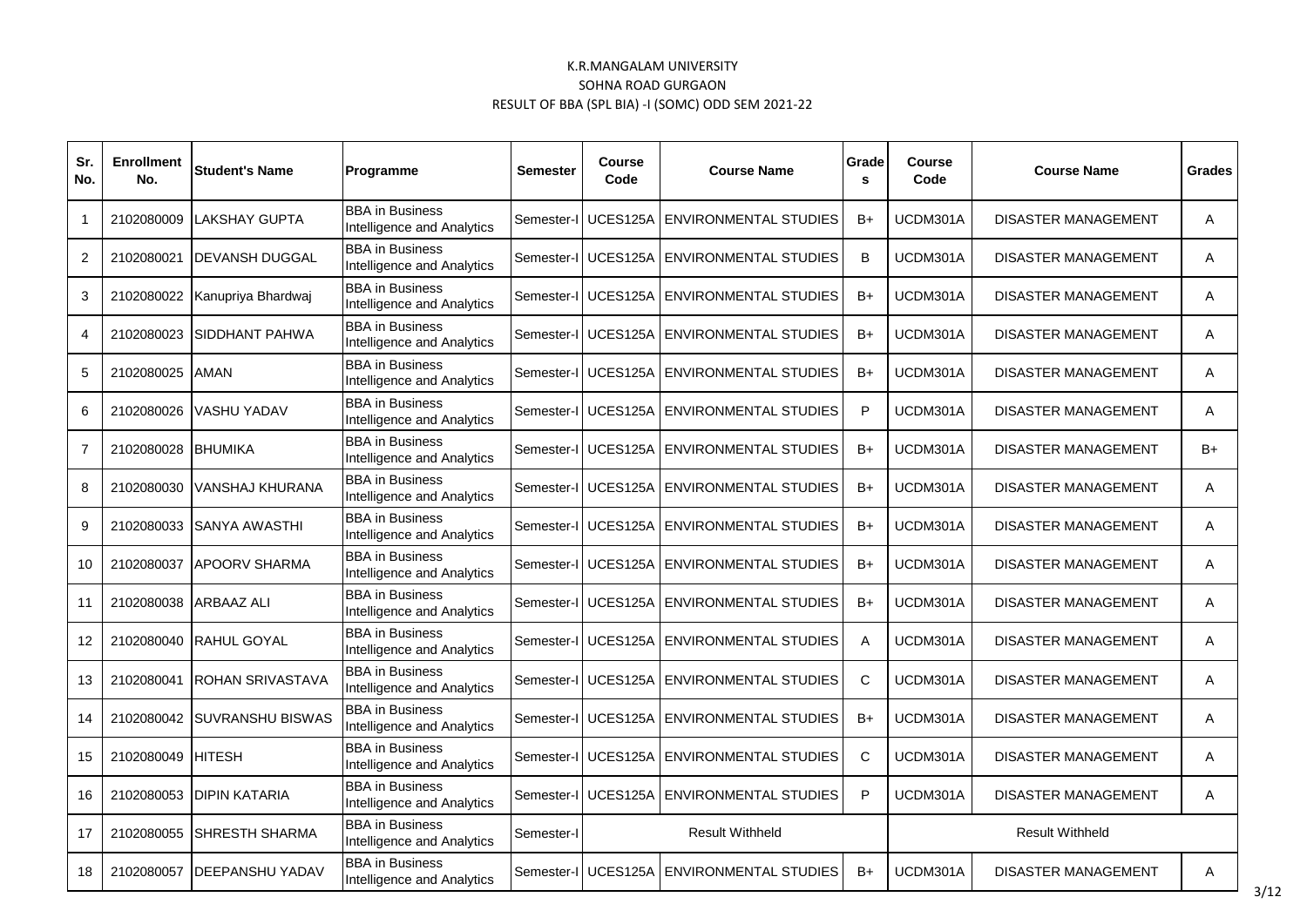| Sr.<br>No. | <b>Enrollment</b><br>No. | <b>Student's Name</b>                     | Programme                                            | <b>Semester</b> | Course<br>Code                                | <b>Course Name</b>                            | Gradel<br>s | Course<br>Code | <b>Course Name</b>         | <b>Grades</b> |
|------------|--------------------------|-------------------------------------------|------------------------------------------------------|-----------------|-----------------------------------------------|-----------------------------------------------|-------------|----------------|----------------------------|---------------|
| 19         |                          | 2102080062 APEKSHA PATIL                  | <b>BBA</b> in Business<br>Intelligence and Analytics |                 | Semester-I SMMC123A                           | <b>BUSINESS APPLICATION</b><br>OF ECONOMICS   | A           | UCES125A       | ENVIRONMENTAL STUDIES      | $B+$          |
| 20         |                          | 2102080066 SHERIN JOY                     | <b>BBA</b> in Business<br>Intelligence and Analytics |                 |                                               | Semester-II UCES125A ENVIRONMENTAL STUDIES    | B+          | UCDM301A       | <b>DISASTER MANAGEMENT</b> | A             |
| 21         |                          | 2102080070 SANJEEV KUMAR                  | <b>BBA</b> in Business<br>Intelligence and Analytics |                 |                                               | Semester-II UCES125A   ENVIRONMENTAL STUDIES  |             | UCDM301A       | <b>DISASTER MANAGEMENT</b> | A             |
| 22         |                          | 2102080077 PRASHANT PATAHAK               | <b>BBA</b> in Business<br>Intelligence and Analytics |                 |                                               | Semester-I   UCES125A   ENVIRONMENTAL STUDIES | P           | UCDM301A       | <b>DISASTER MANAGEMENT</b> | A             |
| 23         | 2102080078 KANISHK.      |                                           | <b>BBA</b> in Business<br>Intelligence and Analytics |                 |                                               | Semester-II UCES125A I ENVIRONMENTAL STUDIES  |             | UCDM301A       | <b>DISASTER MANAGEMENT</b> |               |
| 24         | 2102080086               | <b>PENNA GOOTY</b><br><b>ISHALIVAHANA</b> | <b>BBA</b> in Business<br>Intelligence and Analytics |                 |                                               | Semester-I   UCES125A   ENVIRONMENTAL STUDIES | B+          | UCDM301A       | <b>DISASTER MANAGEMENT</b> | A             |
| 25         | 2102080091               | <b>JATIN SHARMA</b>                       | <b>BBA</b> in Business<br>Intelligence and Analytics |                 |                                               | Semester-II UCES125A   ENVIRONMENTAL STUDIES  |             | UCDM301A       | <b>DISASTER MANAGEMENT</b> | A             |
| 26         |                          | 2102080106 ADITYA BALGUHER                | <b>BBA</b> in Business<br>Intelligence and Analytics | Semester-I      | <b>Result Withheld</b>                        |                                               |             |                | <b>Result Withheld</b>     |               |
| 27         |                          | 2102080113 ISANYAM MANN                   | <b>BBA</b> in Business<br>Intelligence and Analytics |                 | Semester-I   UCES125A   ENVIRONMENTAL STUDIES |                                               |             | UCDM301A       | <b>DISASTER MANAGEMENT</b> | A             |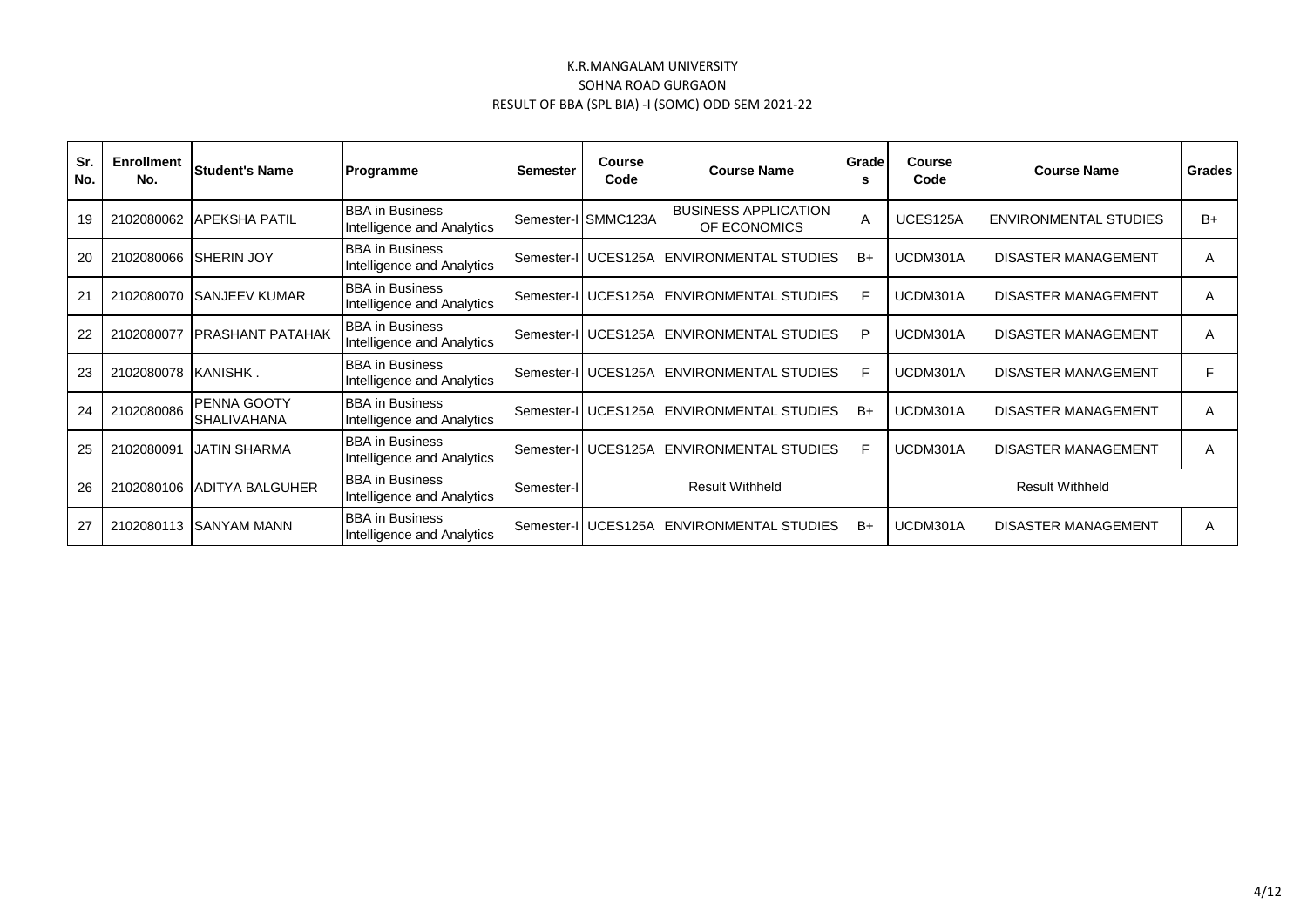| Sr.<br>No.     | <b>Enrollment</b><br>No. | <b>Student's Name</b>     | Programme                                            | <b>Semester</b> | <b>Course</b><br>Code | <b>Course Name</b>          | <b>Grades</b> |
|----------------|--------------------------|---------------------------|------------------------------------------------------|-----------------|-----------------------|-----------------------------|---------------|
| $\mathbf{1}$   | 2102080009               | LAKSHAY GUPTA             | <b>BBA in Business</b><br>Intelligence and Analytics | Semester-I      | UCCS155A              | <b>COMMUNICATION SKILLS</b> | B+            |
| $\overline{2}$ | 2102080021               | <b>DEVANSH DUGGAL</b>     | <b>BBA in Business</b><br>Intelligence and Analytics | Semester-I      | UCCS155A              | <b>COMMUNICATION SKILLS</b> | P             |
| 3              | 2102080022               | Kanupriya Bhardwaj        | <b>BBA</b> in Business<br>Intelligence and Analytics | Semester-I      | UCCS155A              | <b>COMMUNICATION SKILLS</b> | P             |
| 4              | 2102080023               | <b>SIDDHANT PAHWA</b>     | <b>BBA</b> in Business<br>Intelligence and Analytics | Semester-I      | UCCS155A              | <b>COMMUNICATION SKILLS</b> | P             |
| 5              | 2102080025               | AMAN                      | <b>BBA in Business</b><br>Intelligence and Analytics | Semester-I      | UCCS155A              | <b>COMMUNICATION SKILLS</b> | P             |
| 6              | 2102080026               | <b>VASHU YADAV</b>        | <b>BBA in Business</b><br>Intelligence and Analytics | Semester-I      | UCCS155A              | <b>COMMUNICATION SKILLS</b> | B             |
| $\overline{7}$ | 2102080028               | <b>BHUMIKA</b>            | <b>BBA in Business</b><br>Intelligence and Analytics | Semester-I      | UCCS155A              | <b>COMMUNICATION SKILLS</b> | P             |
| 8              | 2102080030               | VANSHAJ KHURANA           | <b>BBA in Business</b><br>Intelligence and Analytics | Semester-I      | UCCS155A              | <b>COMMUNICATION SKILLS</b> | P             |
| 9              | 2102080033               | <b>SANYA AWASTHI</b>      | <b>BBA</b> in Business<br>Intelligence and Analytics | Semester-I      | UCCS155A              | <b>COMMUNICATION SKILLS</b> | P             |
| 10             | 2102080037               | <b>APOORV SHARMA</b>      | <b>BBA in Business</b><br>Intelligence and Analytics | Semester-I      | UCCS155A              | <b>COMMUNICATION SKILLS</b> | P             |
| 11             | 2102080038               | <b>ARBAAZ ALI</b>         | <b>BBA in Business</b><br>Intelligence and Analytics | Semester-I      | UCCS155A              | <b>COMMUNICATION SKILLS</b> | P             |
| 12             | 2102080040               | <b>RAHUL GOYAL</b>        | <b>BBA in Business</b><br>Intelligence and Analytics | Semester-I      | UCCS155A              | <b>COMMUNICATION SKILLS</b> | Ρ             |
| 13             | 2102080041               | ROHAN SRIVASTAVA          | <b>BBA in Business</b><br>Intelligence and Analytics | Semester-I      | UCCS155A              | <b>COMMUNICATION SKILLS</b> | P             |
| 14             | 2102080042               | <b>I</b> SUVRANSHU BISWAS | <b>BBA</b> in Business<br>Intelligence and Analytics | Semester-I      | UCCS155A              | <b>COMMUNICATION SKILLS</b> | P             |
| 15             | 2102080049               | <b>HITESH</b>             | <b>BBA in Business</b><br>Intelligence and Analytics | Semester-I      | UCCS155A              | <b>COMMUNICATION SKILLS</b> | P             |
| 16             | 2102080053               | DIPIN KATARIA             | <b>BBA</b> in Business<br>Intelligence and Analytics | Semester-I      | UCCS155A              | <b>COMMUNICATION SKILLS</b> | P             |
| 17             | 2102080055               | <b>SHRESTH SHARMA</b>     | <b>BBA</b> in Business<br>Intelligence and Analytics | Semester-I      |                       | <b>Result Withheld</b>      |               |
| 18             | 2102080057               | <b>I</b> DEEPANSHU YADAV  | <b>BBA</b> in Business<br>Intelligence and Analytics | Semester-I      | UCCS155A              | <b>COMMUNICATION SKILLS</b> | P             |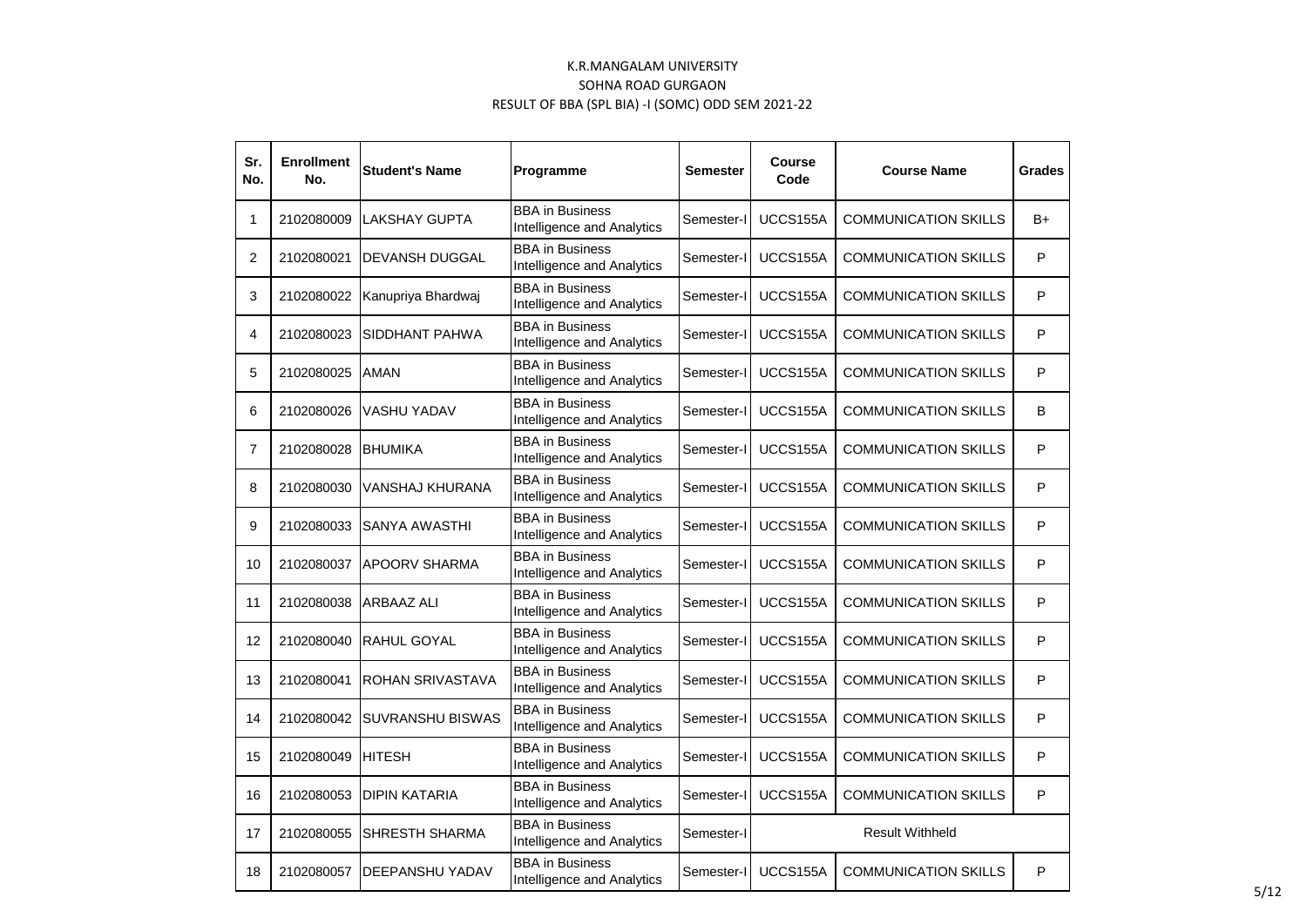| Sr.<br>No. | <b>Enrollment</b><br>No. | <b>Student's Name</b>             | Programme                                            | <b>Semester</b> | Course<br>Code | <b>Course Name</b>          | <b>Grades</b> |
|------------|--------------------------|-----------------------------------|------------------------------------------------------|-----------------|----------------|-----------------------------|---------------|
| 19         | 2102080062               | <b>APEKSHA PATIL</b>              | <b>BBA</b> in Business<br>Intelligence and Analytics | Semester-I      | UCDM301A       | <b>DISASTER MANAGEMENT</b>  | A             |
| 20         | 2102080066               | <b>SHERIN JOY</b>                 | <b>BBA</b> in Business<br>Intelligence and Analytics | Semester-I      | UCCS155A       | <b>COMMUNICATION SKILLS</b> | P             |
| 21         | 2102080070               | <b>ISANJEEV KUMAR</b>             | <b>BBA</b> in Business<br>Intelligence and Analytics | Semester-I      | UCCS155A       | <b>COMMUNICATION SKILLS</b> | P             |
| 22         | 2102080077               | <b>PRASHANT PATAHAK</b>           | <b>BBA</b> in Business<br>Intelligence and Analytics | Semester-I      | UCCS155A       | <b>COMMUNICATION SKILLS</b> | $B+$          |
| 23         | 2102080078               | KANISHK.                          | <b>BBA</b> in Business<br>Intelligence and Analytics | Semester-I      | UCCS155A       | <b>COMMUNICATION SKILLS</b> | P             |
| 24         | 2102080086               | PENNA GOOTY<br><b>SHALIVAHANA</b> | <b>BBA</b> in Business<br>Intelligence and Analytics | Semester-I      | UCCS155A       | <b>COMMUNICATION SKILLS</b> | C             |
| 25         | 2102080091               | JATIN SHARMA                      | <b>BBA</b> in Business<br>Intelligence and Analytics | Semester-I      | UCCS155A       | <b>COMMUNICATION SKILLS</b> | P             |
| 26         | 2102080106               | <b>ADITYA BALGUHER</b>            | <b>BBA</b> in Business<br>Intelligence and Analytics | Semester-I      |                | <b>Result Withheld</b>      |               |
| 27         | 2102080113               | <b>ISANYAM MANN</b>               | <b>BBA</b> in Business<br>Intelligence and Analytics | Semester-I      | UCCS155A       | <b>COMMUNICATION SKILLS</b> | P             |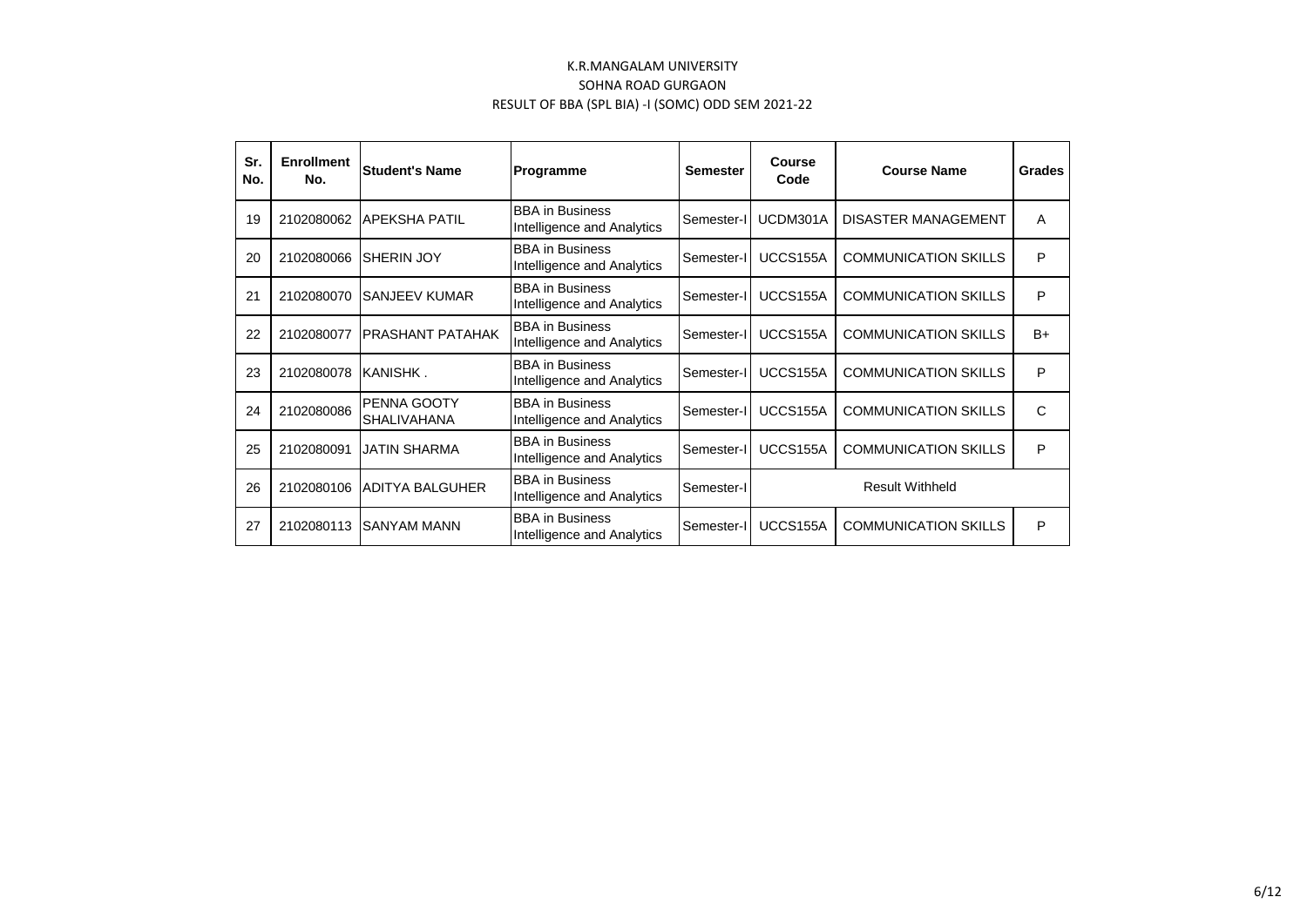| Sr.<br>No.     | <b>Enrollment</b><br>No. | <b>Student's Name</b>    | Programme                                            | <b>Semester</b> | <b>Course Code</b> | <b>Course Name</b>                   | <b>Grades</b> |
|----------------|--------------------------|--------------------------|------------------------------------------------------|-----------------|--------------------|--------------------------------------|---------------|
| $\mathbf 1$    | 2102080009               | <b>I</b> LAKSHAY GUPTA   | <b>BBA</b> in Business<br>Intelligence and Analytics | Semester-I      | SMMC476A           | STRESS MANAGEMENT (OPEN ELECTIVE -I) | B+            |
| 2              | 2102080021               | DEVANSH DUGGAL           | <b>BBA</b> in Business<br>Intelligence and Analytics | Semester-I      | SMMC476A           | STRESS MANAGEMENT (OPEN ELECTIVE -I) | Α             |
| 3              | 2102080022               | Kanupriya Bhardwaj       | <b>BBA</b> in Business<br>Intelligence and Analytics | Semester-I      | SMMC476A           | STRESS MANAGEMENT (OPEN ELECTIVE -I) | A             |
| 4              | 2102080023               | <b>SIDDHANT PAHWA</b>    | <b>BBA</b> in Business<br>Intelligence and Analytics | Semester-I      | SMMC476A           | STRESS MANAGEMENT (OPEN ELECTIVE -I) | A             |
| 5              | 2102080025 AMAN          |                          | <b>BBA</b> in Business<br>Intelligence and Analytics | Semester-I      | SMMC476A           | STRESS MANAGEMENT (OPEN ELECTIVE -I) | A             |
| 6              | 2102080026               | VASHU YADAV              | <b>BBA</b> in Business<br>Intelligence and Analytics | Semester-I      | SMMC476A           | STRESS MANAGEMENT (OPEN ELECTIVE -I) | B+            |
| $\overline{7}$ | 2102080028               | <b>BHUMIKA</b>           | <b>BBA</b> in Business<br>Intelligence and Analytics | Semester-I      | SMMC476A           | STRESS MANAGEMENT (OPEN ELECTIVE -I) | Α             |
| 8              | 2102080030               | <b>VANSHAJ KHURANA</b>   | <b>BBA</b> in Business<br>Intelligence and Analytics | Semester-I      | SMMC476A           | STRESS MANAGEMENT (OPEN ELECTIVE -I) | B+            |
| 9              | 2102080033               | <b>SANYA AWASTHI</b>     | <b>BBA</b> in Business<br>Intelligence and Analytics | Semester-I      | SMMC476A           | STRESS MANAGEMENT (OPEN ELECTIVE -I) | Α             |
| 10             | 2102080037               | <b>APOORV SHARMA</b>     | <b>BBA</b> in Business<br>Intelligence and Analytics | Semester-I      | SMMC476A           | STRESS MANAGEMENT (OPEN ELECTIVE -I) | Α             |
| 11             | 2102080038               | ARBAAZ ALI               | <b>BBA</b> in Business<br>Intelligence and Analytics | Semester-l      | SMMC476A           | STRESS MANAGEMENT (OPEN ELECTIVE -I) | B+            |
| 12             | 2102080040               | <b>RAHUL GOYAL</b>       | <b>BBA</b> in Business<br>Intelligence and Analytics | Semester-I      | SMMC476A           | STRESS MANAGEMENT (OPEN ELECTIVE -I) | B+            |
| 13             | 2102080041               | <b>ROHAN SRIVASTAVA</b>  | <b>BBA</b> in Business<br>Intelligence and Analytics | Semester-I      | SMMC476A           | STRESS MANAGEMENT (OPEN ELECTIVE -I) | P             |
| 14             | 2102080042               | <b>ISUVRANSHU BISWAS</b> | <b>BBA</b> in Business<br>Intelligence and Analytics | Semester-I      | SMMC476A           | STRESS MANAGEMENT (OPEN ELECTIVE -I) | Α             |
| 15             | 2102080049               | <b>HITESH</b>            | <b>BBA</b> in Business<br>Intelligence and Analytics | Semester-I      | SMMC476A           | STRESS MANAGEMENT (OPEN ELECTIVE -I) | A             |
| 16             | 2102080053               | <b>DIPIN KATARIA</b>     | <b>BBA</b> in Business<br>Intelligence and Analytics | Semester-I      | SMMC476A           | STRESS MANAGEMENT (OPEN ELECTIVE -I) | B+            |
| 17             | 2102080055               | <b>SHRESTH SHARMA</b>    | <b>BBA</b> in Business<br>Intelligence and Analytics | Semester-I      |                    | <b>Result Withheld</b>               |               |
| 18             | 2102080057               | <b>DEEPANSHU YADAV</b>   | <b>BBA</b> in Business<br>Intelligence and Analytics | Semester-I      | SMMC476A           | STRESS MANAGEMENT (OPEN ELECTIVE -I) | B+            |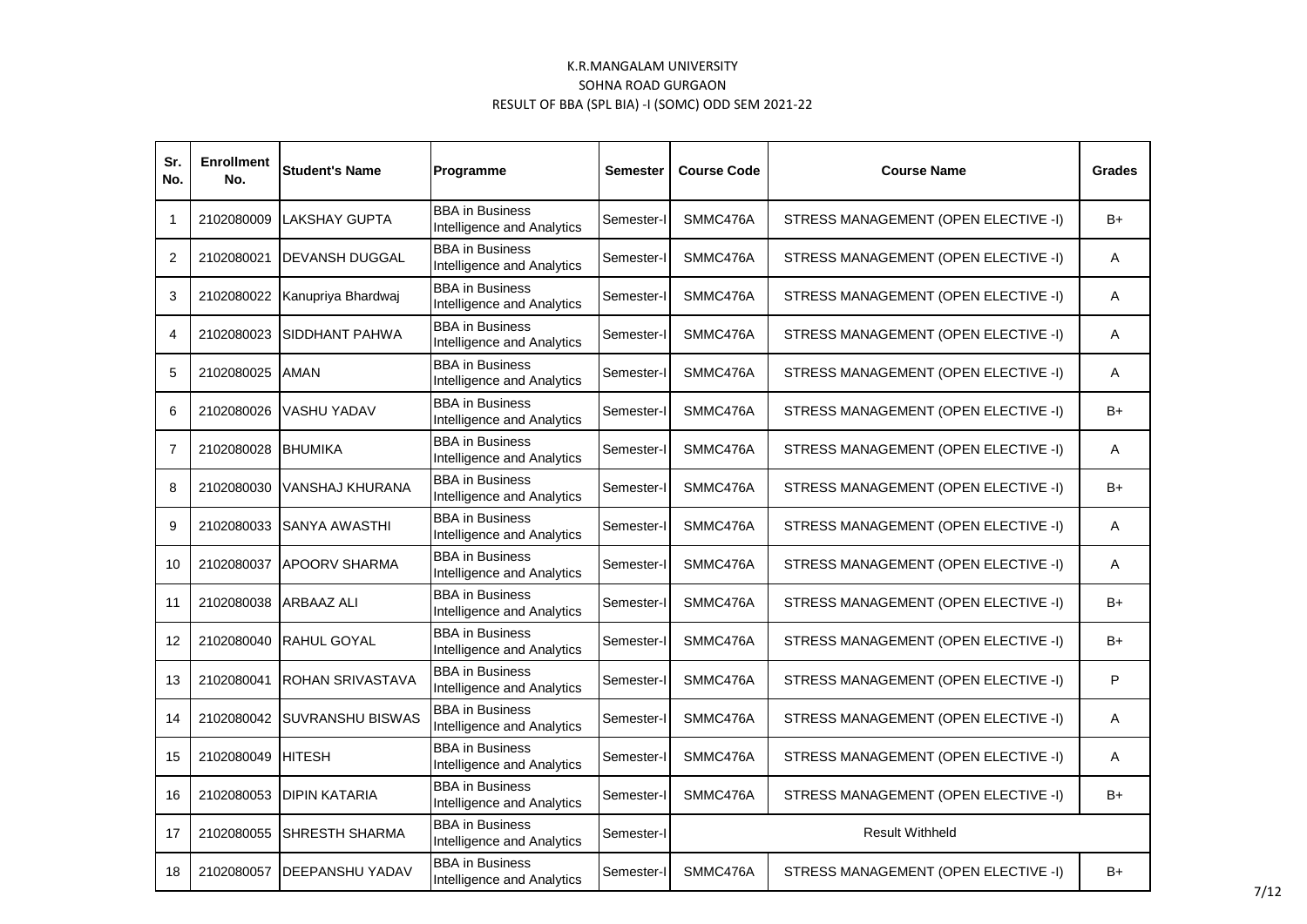| Sr.<br>No. | <b>Enrollment</b><br>No. | <b>Student's Name</b>             | Programme                                            | <b>Semester</b> | <b>Course Code</b> | <b>Course Name</b>                   | Grades |
|------------|--------------------------|-----------------------------------|------------------------------------------------------|-----------------|--------------------|--------------------------------------|--------|
| 19         | 2102080062               | <b>APEKSHA PATIL</b>              | <b>BBA</b> in Business<br>Intelligence and Analytics | Semester-I      | UCCS155A           | <b>COMMUNICATION SKILLS</b>          | P      |
| 20         |                          | 2102080066 SHERIN JOY             | <b>BBA</b> in Business<br>Intelligence and Analytics | Semester-I      | SMMC476A           | STRESS MANAGEMENT (OPEN ELECTIVE -I) | $B+$   |
| 21         | 2102080070               | <b>ISANJEEV KUMAR</b>             | <b>BBA</b> in Business<br>Intelligence and Analytics | Semester-I      | SMMC476A           | STRESS MANAGEMENT (OPEN ELECTIVE -I) | B      |
| 22         | 2102080077               | <b>IPRASHANT PATAHAK</b>          | <b>BBA</b> in Business<br>Intelligence and Analytics | Semester-I      | SMMC476A           | STRESS MANAGEMENT (OPEN ELECTIVE -I) | B      |
| 23         | 2102080078 KANISHK.      |                                   | <b>BBA</b> in Business<br>Intelligence and Analytics | Semester-I      | SMMC476A           | STRESS MANAGEMENT (OPEN ELECTIVE -I) | A      |
| 24         | 2102080086               | PENNA GOOTY<br><b>SHALIVAHANA</b> | <b>BBA</b> in Business<br>Intelligence and Analytics | Semester-I      | SMMC476A           | STRESS MANAGEMENT (OPEN ELECTIVE -I) | A      |
| 25         | 2102080091               | <b>JATIN SHARMA</b>               | <b>BBA</b> in Business<br>Intelligence and Analytics | Semester-I      | SMMC476A           | STRESS MANAGEMENT (OPEN ELECTIVE -I) | B      |
| 26         | 2102080106               | <b>JADITYA BALGUHER</b>           | <b>BBA</b> in Business<br>Intelligence and Analytics | Semester-I      |                    | <b>Result Withheld</b>               |        |
| 27         |                          | 2102080113 SANYAM MANN            | <b>BBA</b> in Business<br>Intelligence and Analytics | Semester-I      | SMMC476A           | STRESS MANAGEMENT (OPEN ELECTIVE -I) | $B+$   |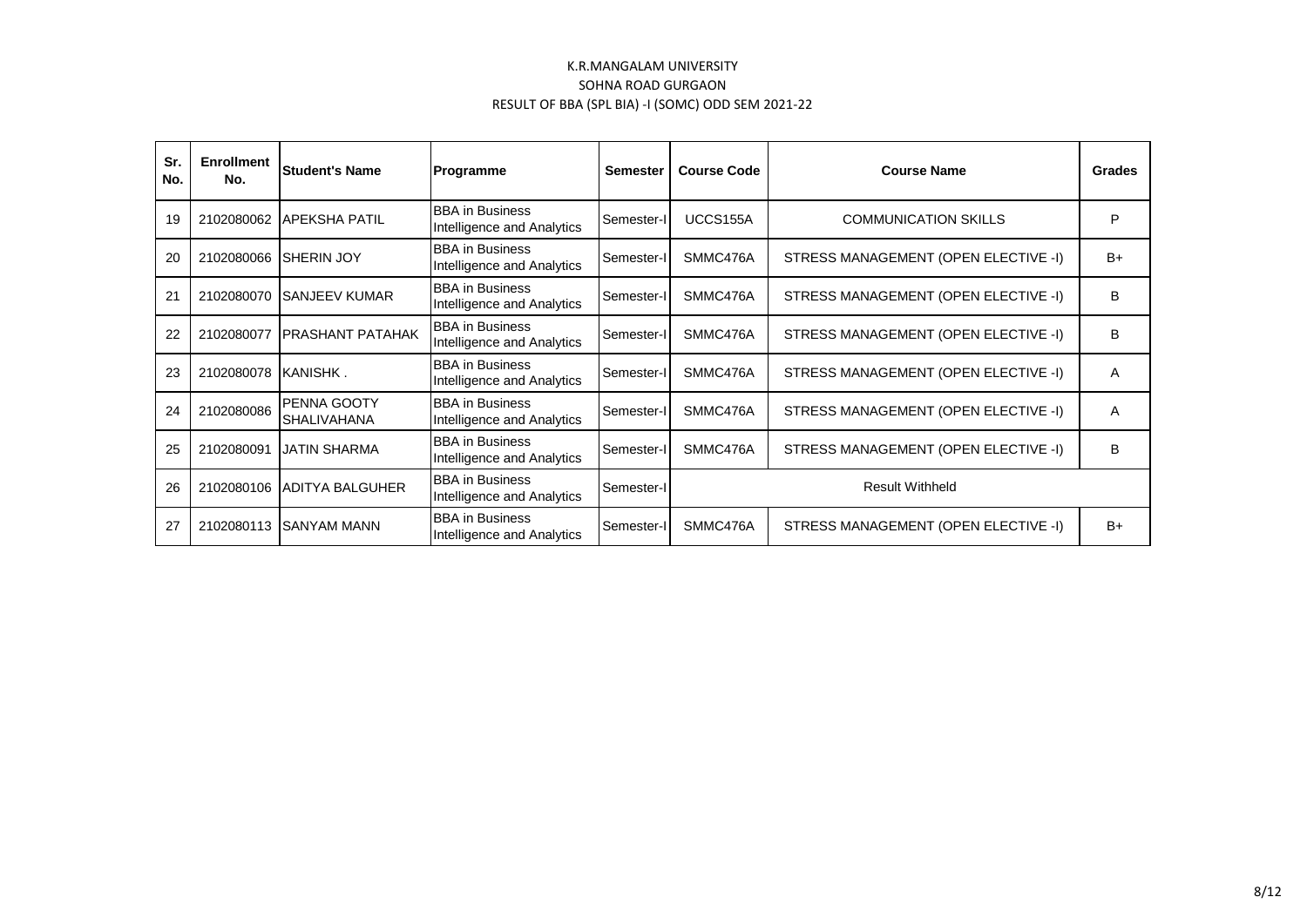| Sr.<br>No. | <b>Enrollment</b><br>No. | <b>Student's Name</b>       | Programme                                            | Semester   | <b>Course Code</b> | <b>Course Name</b>                         | Grades |
|------------|--------------------------|-----------------------------|------------------------------------------------------|------------|--------------------|--------------------------------------------|--------|
| 1          | 2102080009               | <b>ILAKSHAY GUPTA</b>       | <b>BBA</b> in Business<br>Intelligence and Analytics | Semester-I | SMMC191A           | MANAGEMENT THOUGHT AND APPLICATIONS        | B+     |
| 2          | 2102080021               | <b>IDEVANSH DUGGAL</b>      | <b>BBA</b> in Business<br>Intelligence and Analytics | Semester-I | SMMC191A           | <b>MANAGEMENT THOUGHT AND APPLICATIONS</b> | $B+$   |
| 3          | 2102080022               | Kanupriya Bhardwaj          | <b>BBA</b> in Business<br>Intelligence and Analytics | Semester-l | SMMC191A           | MANAGEMENT THOUGHT AND APPLICATIONS        | B+     |
| 4          | 2102080023               | <b>ISIDDHANT PAHWA</b>      | <b>BBA</b> in Business<br>Intelligence and Analytics | Semester-I | SMMC191A           | MANAGEMENT THOUGHT AND APPLICATIONS        | B+     |
| 5          | 2102080025               | <b>AMAN</b>                 | <b>BBA</b> in Business<br>Intelligence and Analytics | Semester-l | SMMC191A           | MANAGEMENT THOUGHT AND APPLICATIONS        | B+     |
| 6          |                          | 2102080026 VASHU YADAV      | <b>BBA</b> in Business<br>Intelligence and Analytics | Semester-I | SMMC191A           | MANAGEMENT THOUGHT AND APPLICATIONS        | B      |
| 7          | 2102080028 BHUMIKA       |                             | <b>BBA in Business</b><br>Intelligence and Analytics | Semester-I | SMMC191A           | MANAGEMENT THOUGHT AND APPLICATIONS        | $B+$   |
| 8          | 2102080030               | VANSHAJ KHURANA             | <b>BBA</b> in Business<br>Intelligence and Analytics | Semester-l | SMMC191A           | MANAGEMENT THOUGHT AND APPLICATIONS        | $B+$   |
| 9          | 2102080033               | ISANYA AWASTHI              | <b>BBA in Business</b><br>Intelligence and Analytics | Semester-l | SMMC191A           | MANAGEMENT THOUGHT AND APPLICATIONS        | Α      |
| 10         | 2102080037               | <b>APOORV SHARMA</b>        | <b>BBA</b> in Business<br>Intelligence and Analytics | Semester-l | SMMC191A           | <b>MANAGEMENT THOUGHT AND APPLICATIONS</b> | B      |
| 11         | 2102080038               | ARBAAZ ALI                  | <b>BBA</b> in Business<br>Intelligence and Analytics | Semester-l | SMMC191A           | MANAGEMENT THOUGHT AND APPLICATIONS        | Α      |
| 12         | 2102080040               | <b>RAHUL GOYAL</b>          | <b>BBA</b> in Business<br>Intelligence and Analytics | Semester-l | SMMC191A           | MANAGEMENT THOUGHT AND APPLICATIONS        | $B+$   |
| 13         | 2102080041               | ROHAN SRIVASTAVA            | <b>BBA</b> in Business<br>Intelligence and Analytics | Semester-I | SMMC191A           | MANAGEMENT THOUGHT AND APPLICATIONS        | B+     |
| 14         |                          | 2102080042 SUVRANSHU BISWAS | <b>BBA</b> in Business<br>Intelligence and Analytics | Semester-I | SMMC191A           | <b>MANAGEMENT THOUGHT AND APPLICATIONS</b> | B+     |
| 15         | 2102080049 HITESH        |                             | <b>BBA</b> in Business<br>Intelligence and Analytics | Semester-I | SMMC191A           | MANAGEMENT THOUGHT AND APPLICATIONS        | B      |
| 16         | 2102080053               | <b>IDIPIN KATARIA</b>       | <b>BBA</b> in Business<br>Intelligence and Analytics | Semester-I | SMMC191A           | MANAGEMENT THOUGHT AND APPLICATIONS        | B+     |
| 17         | 2102080055               | <b>SHRESTH SHARMA</b>       | <b>BBA</b> in Business<br>Intelligence and Analytics | Semester-l |                    | <b>Result Withheld</b>                     |        |
| 18         |                          | 2102080057 DEEPANSHU YADAV  | <b>BBA in Business</b><br>Intelligence and Analytics | Semester-I | SMMC191A           | MANAGEMENT THOUGHT AND APPLICATIONS        | B      |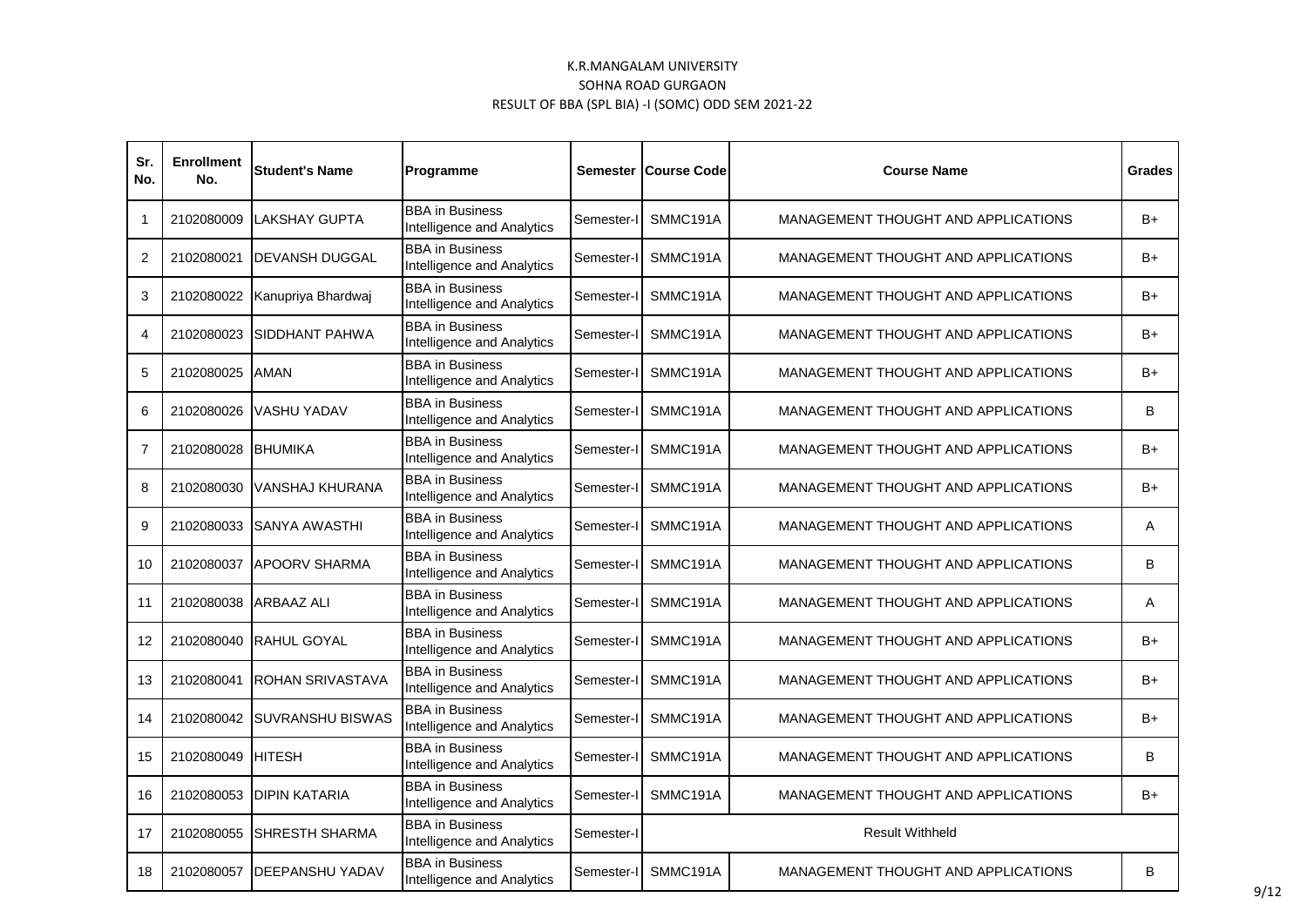| Sr.<br>No. | <b>Enrollment</b><br>No. | <b>Student's Name</b>                    | Programme                                            |            | Semester   Course Codel | <b>Course Name</b>                   | Grades |
|------------|--------------------------|------------------------------------------|------------------------------------------------------|------------|-------------------------|--------------------------------------|--------|
| 19         | 2102080062               | <b>APEKSHA PATIL</b>                     | <b>BBA</b> in Business<br>Intelligence and Analytics | Semester-I | SMMC476A                | STRESS MANAGEMENT (OPEN ELECTIVE -I) | A+     |
| 20         | 2102080066               | <b>ISHERIN JOY</b>                       | <b>BBA</b> in Business<br>Intelligence and Analytics | Semester-I | SMMC191A                | MANAGEMENT THOUGHT AND APPLICATIONS  | B+     |
| 21         | 2102080070               | <b>ISANJEEV KUMAR</b>                    | <b>BBA</b> in Business<br>Intelligence and Analytics | Semester-I | SMMC191A                | MANAGEMENT THOUGHT AND APPLICATIONS  | F      |
| 22         | 2102080077               | <b>PRASHANT PATAHAK</b>                  | <b>BBA</b> in Business<br>Intelligence and Analytics | Semester-I | SMMC191A                | MANAGEMENT THOUGHT AND APPLICATIONS  | $B+$   |
| 23         | 2102080078               | KANISHK.                                 | <b>BBA</b> in Business<br>Intelligence and Analytics | Semester-I | SMMC191A                | MANAGEMENT THOUGHT AND APPLICATIONS  | $B+$   |
| 24         | 2102080086               | <b>PENNA GOOTY</b><br><b>SHALIVAHANA</b> | <b>BBA</b> in Business<br>Intelligence and Analytics | Semester-I | SMMC191A                | MANAGEMENT THOUGHT AND APPLICATIONS  | $A+$   |
| 25         | 2102080091               | <b>JATIN SHARMA</b>                      | <b>BBA</b> in Business<br>Intelligence and Analytics | Semester-I | SMMC191A                | MANAGEMENT THOUGHT AND APPLICATIONS  | $B+$   |
| 26         | 2102080106               | <b>ADITYA BALGUHER</b>                   | <b>BBA</b> in Business<br>Intelligence and Analytics | Semester-I |                         | <b>Result Withheld</b>               |        |
| 27         | 2102080113               | <b>ISANYAM MANN</b>                      | <b>BBA</b> in Business<br>Intelligence and Analytics | Semester-I | SMMC191A                | MANAGEMENT THOUGHT AND APPLICATIONS  | $B+$   |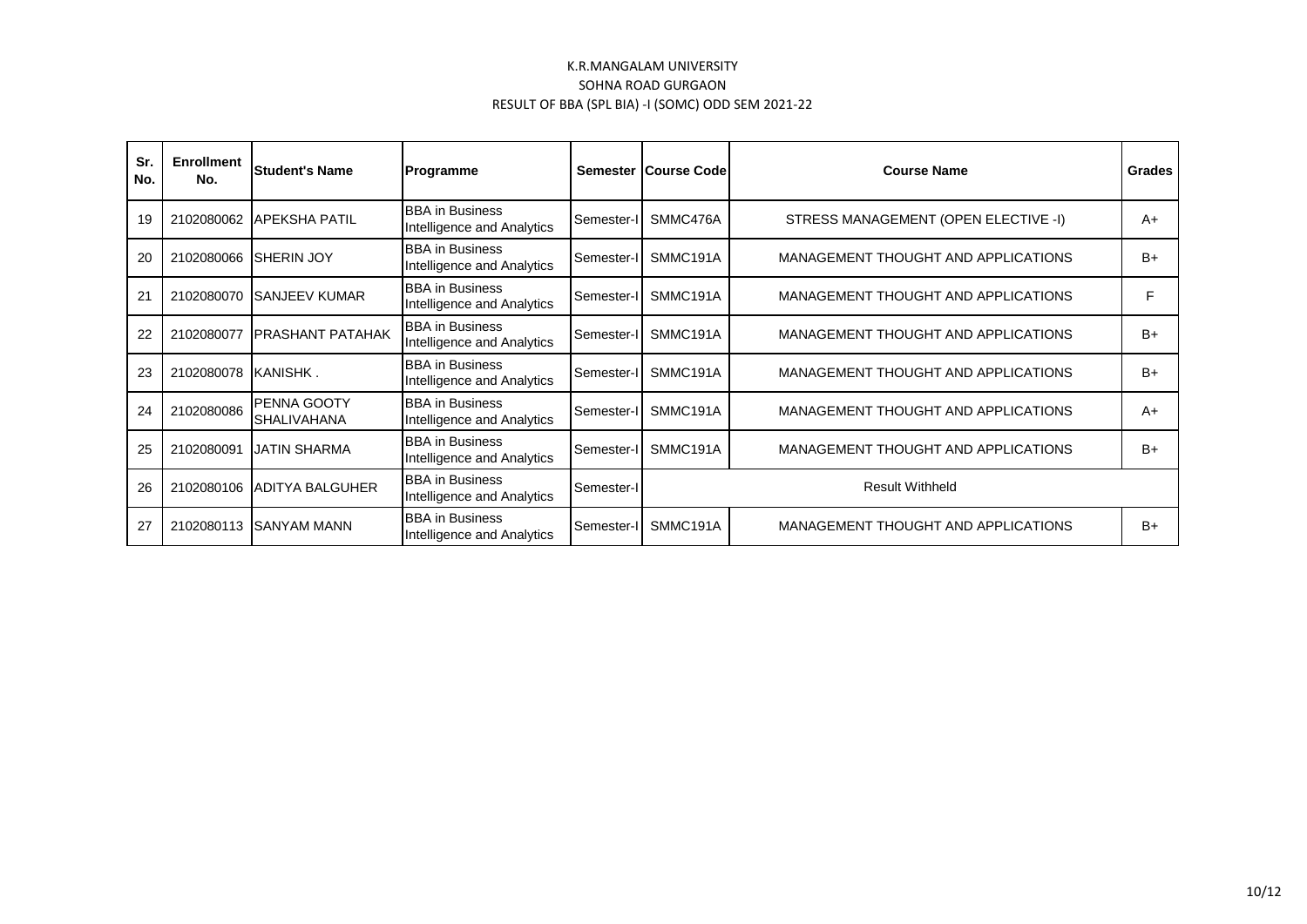| Sr.<br>No.     | <b>Enrollment</b><br>No. | <b>Student's Name</b>   | Programme                                            | <b>Semester</b> | <b>Course Code</b> | <b>Course Name</b>                                                               | <b>Grades</b> |
|----------------|--------------------------|-------------------------|------------------------------------------------------|-----------------|--------------------|----------------------------------------------------------------------------------|---------------|
| 1              | 2102080009               | <b>ILAKSHAY GUPTA</b>   | <b>BBA</b> in Business<br>Intelligence and Analytics | Semester-I      | SMMC181A           | INTRODUCTION TO ARTIFICIAL INTELLIGENCE BUSINESS<br>INTELLIGENCE, DATA ANALYTICS | A+            |
| $\overline{2}$ | 2102080021               | <b>DEVANSH DUGGAL</b>   | <b>BBA</b> in Business<br>Intelligence and Analytics | Semester-l      | SMMC181A           | INTRODUCTION TO ARTIFICIAL INTELLIGENCE BUSINESS<br>INTELLIGENCE, DATA ANALYTICS | Α             |
| 3              | 2102080022               | Kanupriya Bhardwaj      | <b>BBA</b> in Business<br>Intelligence and Analytics | Semester-l      | SMMC181A           | INTRODUCTION TO ARTIFICIAL INTELLIGENCE BUSINESS<br>INTELLIGENCE, DATA ANALYTICS | A+            |
| 4              | 2102080023               | <b>SIDDHANT PAHWA</b>   | <b>BBA</b> in Business<br>Intelligence and Analytics | Semester-l      | SMMC181A           | INTRODUCTION TO ARTIFICIAL INTELLIGENCE BUSINESS<br>INTELLIGENCE, DATA ANALYTICS | A+            |
| 5              | 2102080025               | <b>AMAN</b>             | <b>BBA</b> in Business<br>Intelligence and Analytics | Semester-l      | SMMC181A           | INTRODUCTION TO ARTIFICIAL INTELLIGENCE BUSINESS<br>INTELLIGENCE, DATA ANALYTICS | A+            |
| 6              | 2102080026               | VASHU YADAV             | <b>BBA</b> in Business<br>Intelligence and Analytics | Semester-I      | SMMC181A           | INTRODUCTION TO ARTIFICIAL INTELLIGENCE BUSINESS<br>INTELLIGENCE, DATA ANALYTICS | Α             |
| $\overline{7}$ | 2102080028               | <b>BHUMIKA</b>          | <b>BBA</b> in Business<br>Intelligence and Analytics | Semester-I      | SMMC181A           | INTRODUCTION TO ARTIFICIAL INTELLIGENCE BUSINESS<br>INTELLIGENCE, DATA ANALYTICS | A+            |
| 8              | 2102080030               | VANSHAJ KHURANA         | <b>BBA</b> in Business<br>Intelligence and Analytics | Semester-l      | SMMC181A           | INTRODUCTION TO ARTIFICIAL INTELLIGENCE BUSINESS<br>INTELLIGENCE, DATA ANALYTICS | Α             |
| 9              | 2102080033               | SANYA AWASTHI           | <b>BBA</b> in Business<br>Intelligence and Analytics | Semester-l      | SMMC181A           | INTRODUCTION TO ARTIFICIAL INTELLIGENCE BUSINESS<br>INTELLIGENCE, DATA ANALYTICS | A+            |
| 10             | 2102080037               | <b>APOORV SHARMA</b>    | <b>BBA</b> in Business<br>Intelligence and Analytics | Semester-l      | SMMC181A           | INTRODUCTION TO ARTIFICIAL INTELLIGENCE BUSINESS<br>INTELLIGENCE, DATA ANALYTICS | B+            |
| 11             | 2102080038               | <b>ARBAAZ ALI</b>       | <b>BBA</b> in Business<br>Intelligence and Analytics | Semester-l      | SMMC181A           | INTRODUCTION TO ARTIFICIAL INTELLIGENCE BUSINESS<br>INTELLIGENCE, DATA ANALYTICS | A+            |
| 12             | 2102080040               | <b>IRAHUL GOYAL</b>     | <b>BBA</b> in Business<br>Intelligence and Analytics | Semester-I      | SMMC181A           | INTRODUCTION TO ARTIFICIAL INTELLIGENCE BUSINESS<br>INTELLIGENCE, DATA ANALYTICS | A             |
| 13             | 2102080041               | <b>ROHAN SRIVASTAVA</b> | <b>BBA</b> in Business<br>Intelligence and Analytics | Semester-I      | SMMC181A           | INTRODUCTION TO ARTIFICIAL INTELLIGENCE BUSINESS<br>INTELLIGENCE, DATA ANALYTICS | $B+$          |
| 14             | 2102080042               | <b>SUVRANSHU BISWAS</b> | <b>BBA</b> in Business<br>Intelligence and Analytics | Semester-I      | SMMC181A           | INTRODUCTION TO ARTIFICIAL INTELLIGENCE BUSINESS<br>INTELLIGENCE, DATA ANALYTICS | Α             |
| 15             | 2102080049               | <b>HITESH</b>           | <b>BBA</b> in Business<br>Intelligence and Analytics | Semester-l      | SMMC181A           | INTRODUCTION TO ARTIFICIAL INTELLIGENCE BUSINESS<br>INTELLIGENCE, DATA ANALYTICS | B+            |
| 16             | 2102080053               | <b>DIPIN KATARIA</b>    | <b>BBA</b> in Business<br>Intelligence and Analytics | Semester-l      | SMMC181A           | INTRODUCTION TO ARTIFICIAL INTELLIGENCE BUSINESS<br>INTELLIGENCE, DATA ANALYTICS | B+            |
| 17             | 2102080055               | <b>SHRESTH SHARMA</b>   | <b>BBA</b> in Business<br>Intelligence and Analytics | Semester-l      |                    | <b>Result Withheld</b>                                                           |               |
| 18             | 2102080057               | <b>DEEPANSHU YADAV</b>  | <b>BBA</b> in Business<br>Intelligence and Analytics | Semester-I      | SMMC181A           | INTRODUCTION TO ARTIFICIAL INTELLIGENCE BUSINESS<br>INTELLIGENCE, DATA ANALYTICS | Α             |